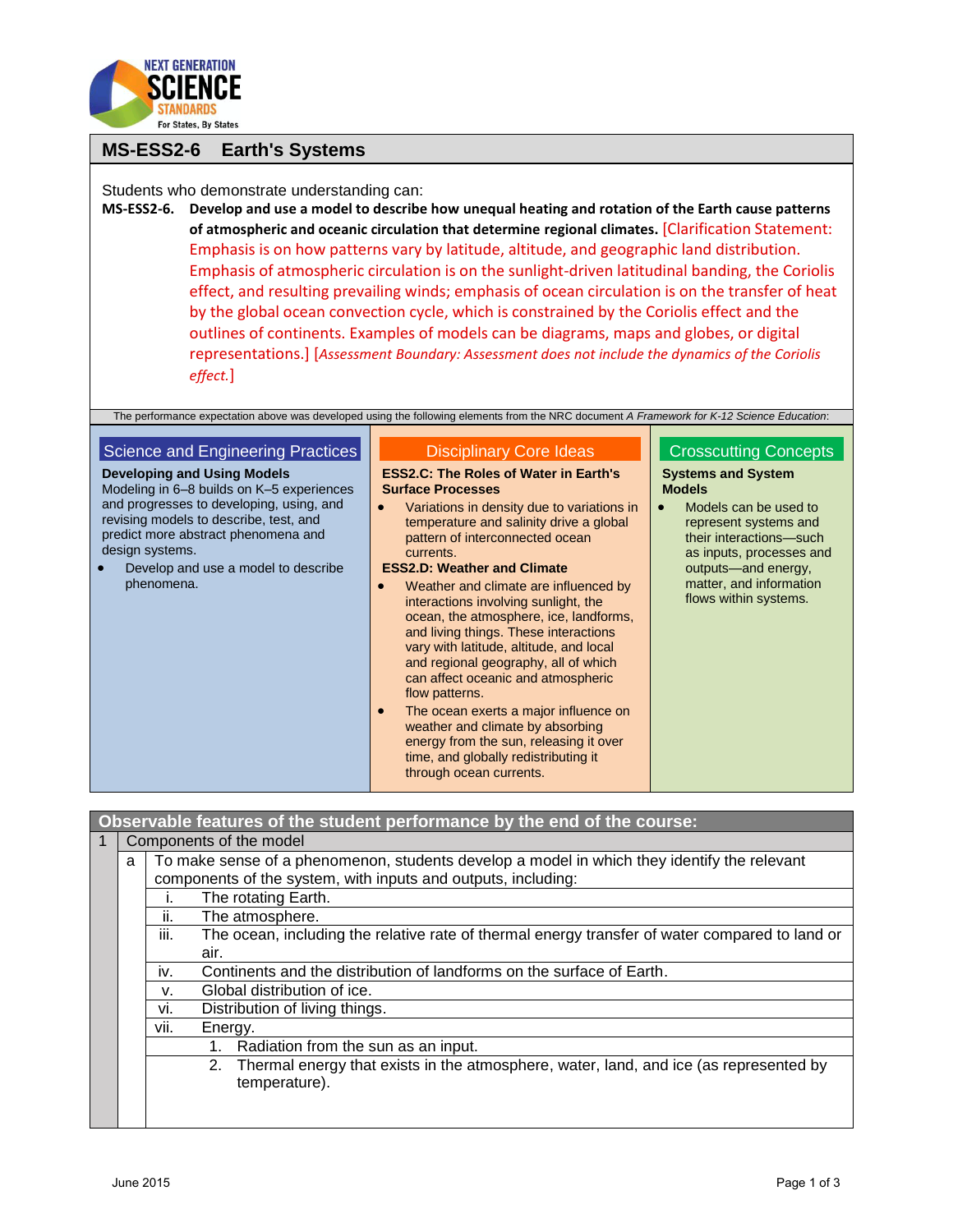| $\overline{2}$ |   | Relationships                                          |    |                                                                                                  |  |  |
|----------------|---|--------------------------------------------------------|----|--------------------------------------------------------------------------------------------------|--|--|
|                | a | including:                                             |    | In the model, students identify and describe the relationships between components of the system, |  |  |
|                |   | i.                                                     |    | Differences in the distribution of solar energy and temperature changes, including:              |  |  |
|                |   |                                                        |    | 1. Higher latitudes receive less solar energy per unit of area than do lower latitudes,          |  |  |
|                |   |                                                        |    | resulting in temperature differences based on latitude.                                          |  |  |
|                |   |                                                        |    | 2. Smaller temperature changes tend to occur in oceans than on land in the same amount           |  |  |
|                |   |                                                        |    | of time.                                                                                         |  |  |
|                |   |                                                        | 3. | In general, areas at higher elevations have lower average temperatures than do areas             |  |  |
|                |   |                                                        |    | at lower elevations.                                                                             |  |  |
|                |   |                                                        |    | 4. Features on the Earth's surface, such as the amount of solar energy reflected back into       |  |  |
|                |   |                                                        |    | the atmosphere or the absorption of solar energy by living things, affect the amount of          |  |  |
|                |   |                                                        |    | solar energy transferred into heat energy.                                                       |  |  |
|                |   | Motion of ocean waters and air masses (matter):<br>ii. |    |                                                                                                  |  |  |
|                |   |                                                        |    | 1. Fluid matter (i.e., air, water) flows from areas of higher density to areas of lower density  |  |  |
|                |   |                                                        |    | (due to temperature or salinity). The density of a fluid can vary for several different          |  |  |
|                |   |                                                        |    | reasons (e.g., changes in salinity and temperature of water can each cause changes in            |  |  |
|                |   |                                                        |    | density). Differences in salinity and temperature can, therefore, cause fluids to move           |  |  |
|                |   |                                                        |    | vertically and, as a result of vertical movement, also horizontally because of density           |  |  |
|                |   |                                                        |    | differences.                                                                                     |  |  |
|                |   | iii.                                                   |    | Factors affecting the motion of wind and currents:                                               |  |  |
|                |   |                                                        | 1. | The Earth's rotation causes oceanic and atmospheric flows to curve when viewed from              |  |  |
|                |   |                                                        |    | the rotating surface of Earth (Coriolis force).                                                  |  |  |
|                |   |                                                        | 2. | The geographical distribution of land limits where ocean currents can flow.                      |  |  |
|                |   |                                                        | 3. | Landforms affect atmospheric flows (e.g., mountains deflect wind and/or force it to              |  |  |
|                |   |                                                        |    | higher elevation).                                                                               |  |  |
|                |   | iv.                                                    |    | Thermal energy transfer:                                                                         |  |  |
|                |   |                                                        | 1. | Thermal energy moves from areas of high temperature to areas of lower temperature                |  |  |
|                |   |                                                        |    | either through the movement of matter, via radiation, or via conduction of heat from             |  |  |
|                |   |                                                        |    | warmer objects to cooler objects.                                                                |  |  |
|                |   |                                                        |    | 2. Absorbing or releasing thermal energy produces a more rapid change in temperature on          |  |  |
|                |   |                                                        |    | land compared to in water.                                                                       |  |  |
|                |   |                                                        | 3. | Absorbing or releasing thermal energy produces a more rapid change in temperature in             |  |  |
|                |   |                                                        |    | the atmosphere compared to either on land or in water so the atmosphere is warmed or             |  |  |
|                |   |                                                        |    | cooled by being in contact with land or the ocean.                                               |  |  |
| 3              |   | Connections                                            |    |                                                                                                  |  |  |
|                | а |                                                        |    | Students use the model to describe:                                                              |  |  |
|                |   | i.                                                     |    | The general latitudinal pattern in climate (higher average annual temperatures near the          |  |  |
|                |   |                                                        |    | equator and lower average annual temperatures at higher latitudes) caused by more direct         |  |  |
|                |   |                                                        |    | light (greater energy per unit of area) at the equator (more solar energy) and less direct light |  |  |
|                |   |                                                        |    | at the poles (less solar energy).                                                                |  |  |
|                |   | ii.                                                    |    | The general latitudinal pattern of drier and wetter climates caused by the shift in the amount   |  |  |
|                |   |                                                        |    | of air moisture during precipitation from rising moisture-rich air and the sinking of dry air.   |  |  |
|                |   | iii.                                                   |    | The pattern of differing climates in continental areas as compared to the oceans. Because        |  |  |
|                |   |                                                        |    | water can absorb more solar energy for every degree change in temperature compared to            |  |  |
|                |   |                                                        |    | land, there is a greater and more rapid temperature change on land than in the ocean. At the     |  |  |
|                |   |                                                        |    | centers of landmasses, this leads to conditions typical of continental climate patterns.         |  |  |
|                |   | iv.                                                    |    | The pattern that climates near large water bodies, such as marine coasts, have                   |  |  |
|                |   |                                                        |    | comparatively smaller changes in temperature relative to the center of the landmass. Land        |  |  |
|                |   |                                                        |    | near the oceans can exchange thermal energy through the air, resulting in smaller changes        |  |  |
|                |   |                                                        |    | in temperature. At the edges of landmasses, this leads to marine climates.                       |  |  |
|                |   | v.                                                     |    | The pattern that climates at higher altitudes have lower temperatures than climates at lower     |  |  |
|                |   |                                                        |    | altitudes. Because of the direct relationship between temperature and pressure, given the        |  |  |
|                |   |                                                        |    | same amount of thermal energy, air at lower pressures (higher altitudes) will have lower         |  |  |
|                |   |                                                        |    | temperatures than air at higher pressures (lower altitudes).                                     |  |  |